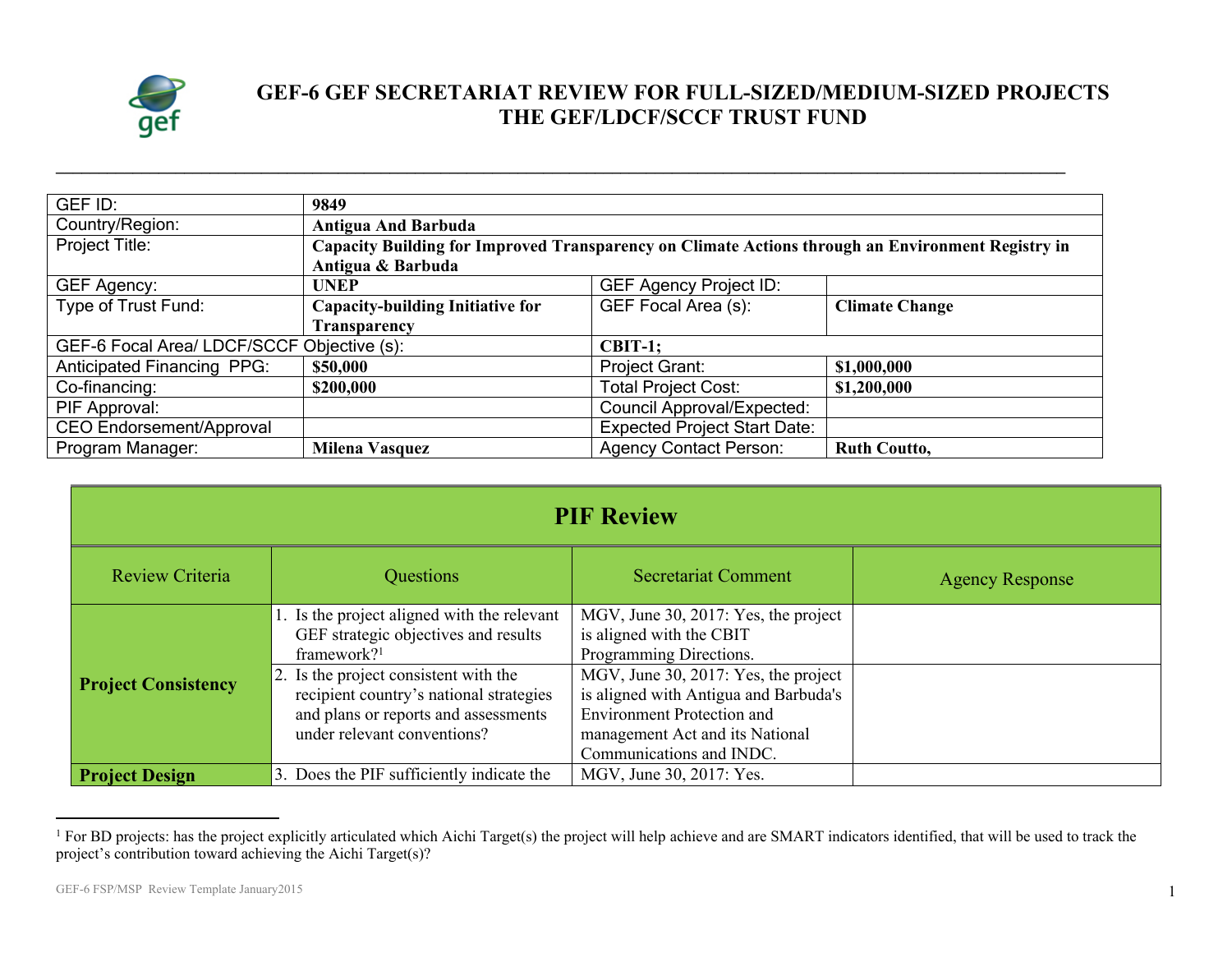| <b>PIF Review</b>      |                                                                                                                                              |                                                                                                                                                                                                                                                                                                                                                                                                                                                                                                                                                                                                                                                                                                                                                                                                                                                                                                                                                                                                    |                        |
|------------------------|----------------------------------------------------------------------------------------------------------------------------------------------|----------------------------------------------------------------------------------------------------------------------------------------------------------------------------------------------------------------------------------------------------------------------------------------------------------------------------------------------------------------------------------------------------------------------------------------------------------------------------------------------------------------------------------------------------------------------------------------------------------------------------------------------------------------------------------------------------------------------------------------------------------------------------------------------------------------------------------------------------------------------------------------------------------------------------------------------------------------------------------------------------|------------------------|
| <b>Review Criteria</b> | Questions                                                                                                                                    | <b>Secretariat Comment</b>                                                                                                                                                                                                                                                                                                                                                                                                                                                                                                                                                                                                                                                                                                                                                                                                                                                                                                                                                                         | <b>Agency Response</b> |
|                        | drivers <sup>2</sup> of global environmental<br>degradation, issues of sustainability,<br>market transformation, scaling, and<br>innovation? |                                                                                                                                                                                                                                                                                                                                                                                                                                                                                                                                                                                                                                                                                                                                                                                                                                                                                                                                                                                                    |                        |
|                        | 4. Is the project designed with sound<br>incremental reasoning?                                                                              | MGV, June 30, 2017: Please address<br>the following comments:<br>1. Thank you for providing the<br>information from the NCSA;<br>however, as it is from so long ago,<br>could you please outline and highlight<br>the barriers and gaps identified in the<br>second and third National<br>Communication, as a more relevant<br>source of needs assessment given the<br>timelines under Part 1 of the PIF.<br>2. Could you please clarify the<br>linkages between the EPMA and<br>Antigua and Barbuda's NDC to better<br>understand how the project will<br>specifically support its transparency<br>framework with regards to the<br>different components of the NDC.<br>MGV, August 8, 2017:<br>1. Thank you for adding some<br>information on the third NC and<br>INDC; however, a sufficient concrete<br>discussion of the gaps mentioned -<br>specifically with regards to data<br>availability and collection, enhancing<br>MRV processes and developing<br>standardized baselines - is still |                        |

<sup>2</sup> Need not apply to LDCF/SCCF projects.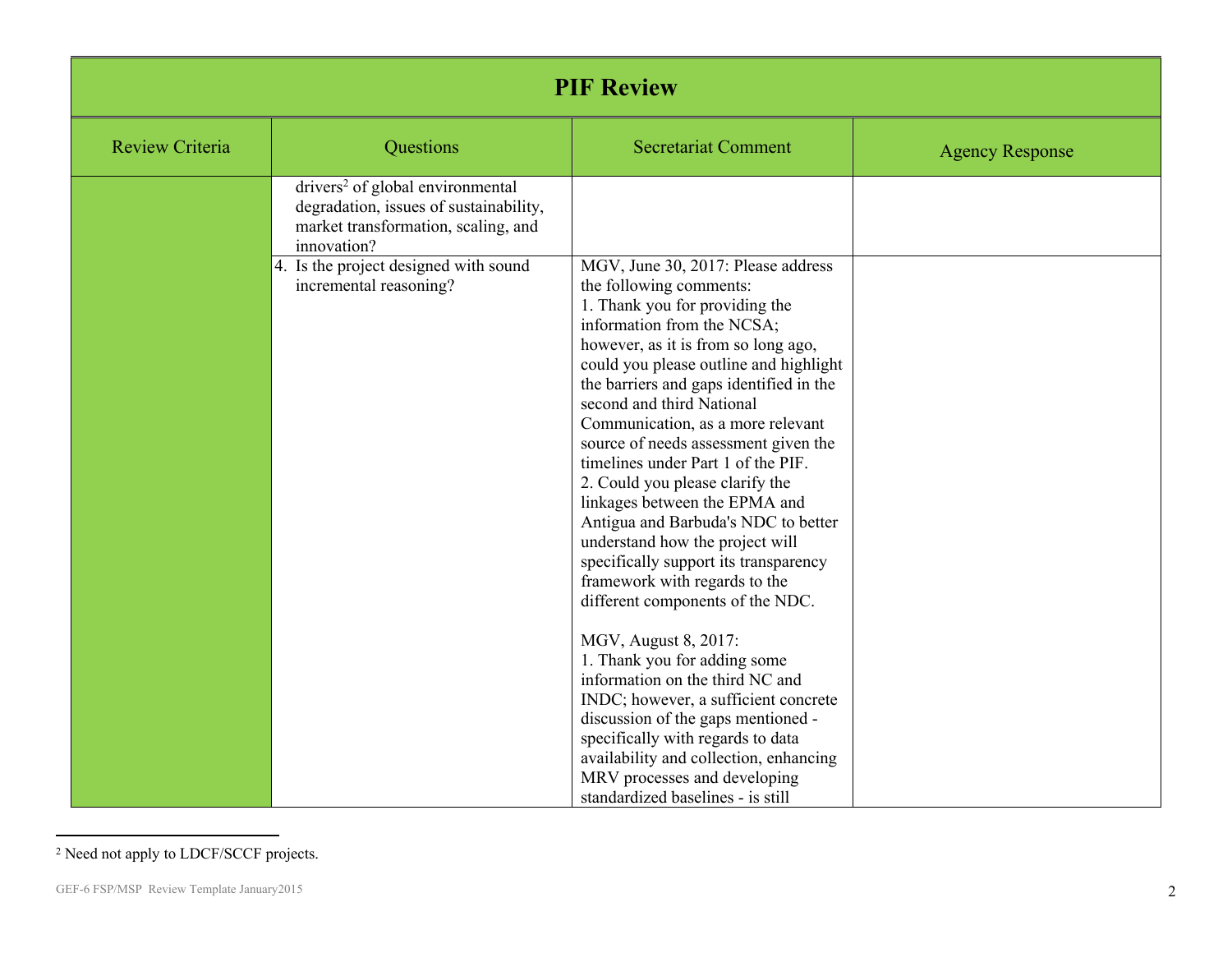| <b>PIF Review</b>      |           |                                                                                                                                                                                                                                                                                                                                                                                                                                                                                                                                                                                                                                                                                                                                                                                                                                                                                                                                                                                                                                                                                                                                                                                 |                        |
|------------------------|-----------|---------------------------------------------------------------------------------------------------------------------------------------------------------------------------------------------------------------------------------------------------------------------------------------------------------------------------------------------------------------------------------------------------------------------------------------------------------------------------------------------------------------------------------------------------------------------------------------------------------------------------------------------------------------------------------------------------------------------------------------------------------------------------------------------------------------------------------------------------------------------------------------------------------------------------------------------------------------------------------------------------------------------------------------------------------------------------------------------------------------------------------------------------------------------------------|------------------------|
| <b>Review Criteria</b> | Questions | <b>Secretariat Comment</b>                                                                                                                                                                                                                                                                                                                                                                                                                                                                                                                                                                                                                                                                                                                                                                                                                                                                                                                                                                                                                                                                                                                                                      | <b>Agency Response</b> |
|                        |           | missing. This is to provide a more<br>detailed picture of the current MRV<br>framework to better inform and<br>illustrate the incremental reasoning of<br>this CBIT project and how<br>specifically the project components<br>will address those gaps. In addition,<br>Antigua and Barbuda is already<br>receiving support for its first BUR<br>and TNA with GEF funding through<br>UN Environment, which is not<br>referenced in the baseline scenario<br>nor under coordination. Please ensure<br>this information is included.<br>2. Comment not addressed. The text is<br>the same as in the previous<br>submission. Please specifically<br>describe how the Environment<br>Registry will incorporate the different<br>components of Antigua and Barbuda's<br>NDC, including reporting on the<br>different sectors and/or policies,<br>measures and actions addressed in its<br>national contribution. Beyond the<br>GHG inventory which is included in<br>the Pollution section of the<br>Environment Registry, how does<br>Antigua and Barbuda envision<br>alignment between its NDC and<br>associated reporting under the<br>Convention and the Environment<br>Registry? |                        |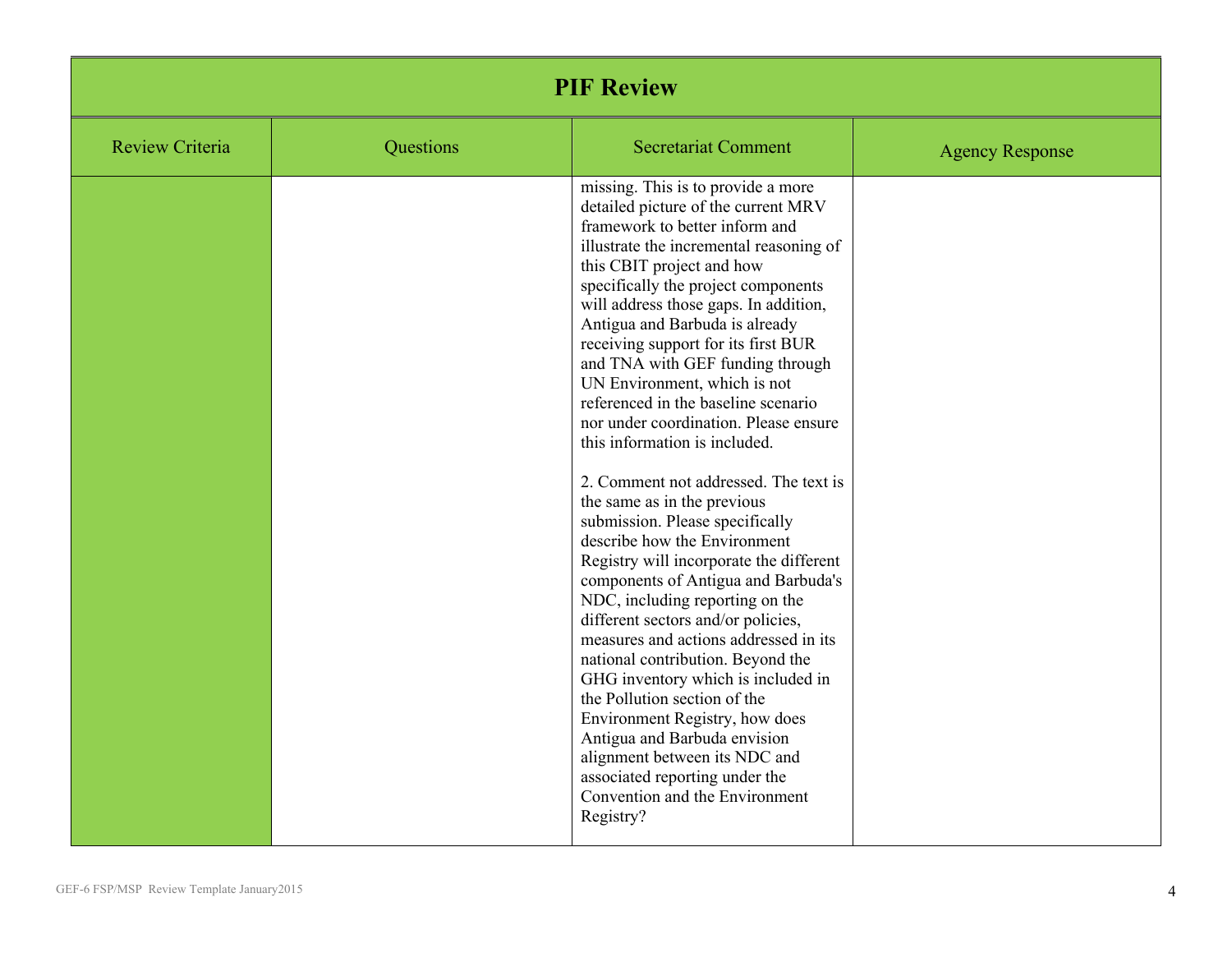| <b>PIF Review</b>      |                                                                                                                                    |                                                                                                                                                                                                                                                                                                                                                                                                                                                                                   |                        |
|------------------------|------------------------------------------------------------------------------------------------------------------------------------|-----------------------------------------------------------------------------------------------------------------------------------------------------------------------------------------------------------------------------------------------------------------------------------------------------------------------------------------------------------------------------------------------------------------------------------------------------------------------------------|------------------------|
| <b>Review Criteria</b> | Questions                                                                                                                          | <b>Secretariat Comment</b>                                                                                                                                                                                                                                                                                                                                                                                                                                                        | <b>Agency Response</b> |
|                        |                                                                                                                                    | MGV, March 29, 2018:<br>1. Information on the BUR and TNA<br>has been added. In addition a more<br>thorough discussion on gaps has been<br>added based on an assessment carried<br>out last year by the UNEP DTU<br>Partnership. Comment cleared.<br>2. Thank you for the added<br>information and details. The proposed<br>system would include MRV of<br>climate actions for adaptation and<br>mitigation as well as climate<br>financing support received. Comment<br>cleared. |                        |
|                        | 5. Are the components in Table B sound<br>and sufficiently clear and appropriate<br>to achieve project objectives and the<br>GEBs? | MGV, June 30, 2017: Please address<br>the following comments:<br>1. Could you please elaborate further<br>as to what and how exactly the<br>components will achieve in terms of<br>enhanced transparency.<br>2. Can you please elaborate on the<br>Small Grant awards outlined in Figure<br>1 as Activity 2.1.3 and how the<br>project will support this output.<br>MGV, August 8, 2017:<br>1. The changes on Output 1.1.4 are<br>better aligned with the NDC.                    |                        |
|                        |                                                                                                                                    | However, it is still not clear what each<br>component will achieve in terms of<br>enhanced transparency with respect to<br>the gaps identified and considering<br>the resources requested. Please                                                                                                                                                                                                                                                                                 |                        |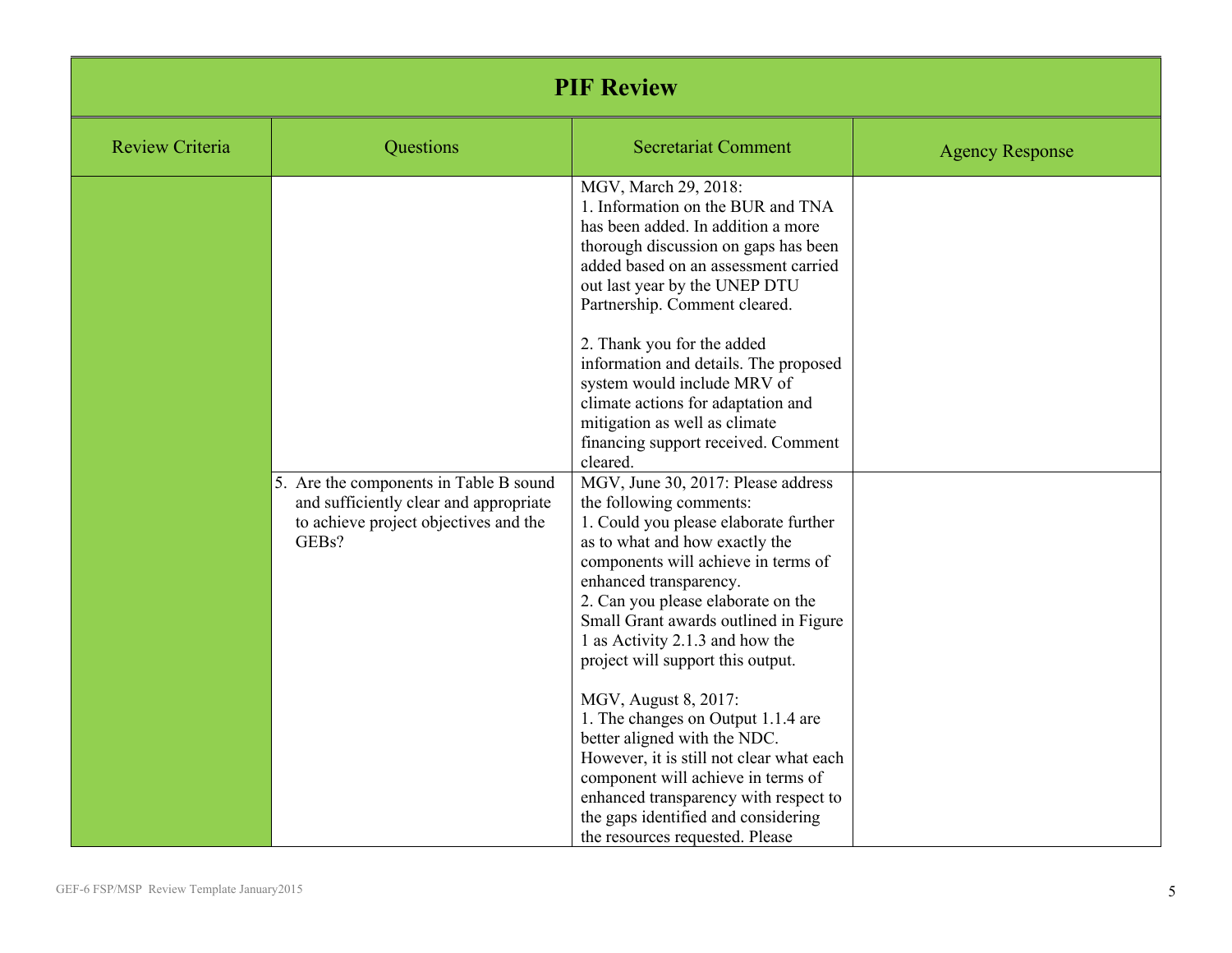| <b>PIF Review</b>      |           |                                                                                                                                                                                                                                                                                                                                                                                                                                                                                                                                                                                                                                                                                                                                                                                                                                                                                                                                                                                                                                                                                                                                                                                                                                                                                        |                        |
|------------------------|-----------|----------------------------------------------------------------------------------------------------------------------------------------------------------------------------------------------------------------------------------------------------------------------------------------------------------------------------------------------------------------------------------------------------------------------------------------------------------------------------------------------------------------------------------------------------------------------------------------------------------------------------------------------------------------------------------------------------------------------------------------------------------------------------------------------------------------------------------------------------------------------------------------------------------------------------------------------------------------------------------------------------------------------------------------------------------------------------------------------------------------------------------------------------------------------------------------------------------------------------------------------------------------------------------------|------------------------|
| <b>Review Criteria</b> | Questions | <b>Secretariat Comment</b>                                                                                                                                                                                                                                                                                                                                                                                                                                                                                                                                                                                                                                                                                                                                                                                                                                                                                                                                                                                                                                                                                                                                                                                                                                                             | <b>Agency Response</b> |
|                        |           | provide more details on the activities<br>listed under each output and make<br>reference to the concrete gaps and<br>needs identified:<br>a. With regards to Component 1,<br>please describe the types of capacity<br>building envisioned as well as<br>expected participants in Outputs 1.1.1<br>and 1.1.2. Please also describe the<br>stakeholders referenced under Output<br>1.1.1. Please also clarify if the<br>indicators to be developed in line with<br>the NDC will be tracked by the<br>Environment Registry, and if so,<br>whether training on their MRV will<br>be part of Output 1.1.1.<br>b. With regards to Component 2,<br>please explain how it differs from<br>Component 1. The training under<br>Output 2.1.1 seems similar to that of<br>Output 1.1.1, while the step-by-step<br>manual under Output 2.1.2 seems<br>similar to the activity under Output<br>1.1.2. Ensuring that stakeholders<br>input data under Output 2.1.2 seems<br>tied to the MOUs developed under<br>Output 1.1.1.<br>c. Overall, these details should<br>provide a clear picture of the<br>incremental reasoning of the project<br>and how the resources will be used to<br>concretely address the specific needs<br>and gaps identified by Antigua and<br>Barbuda, complementing without |                        |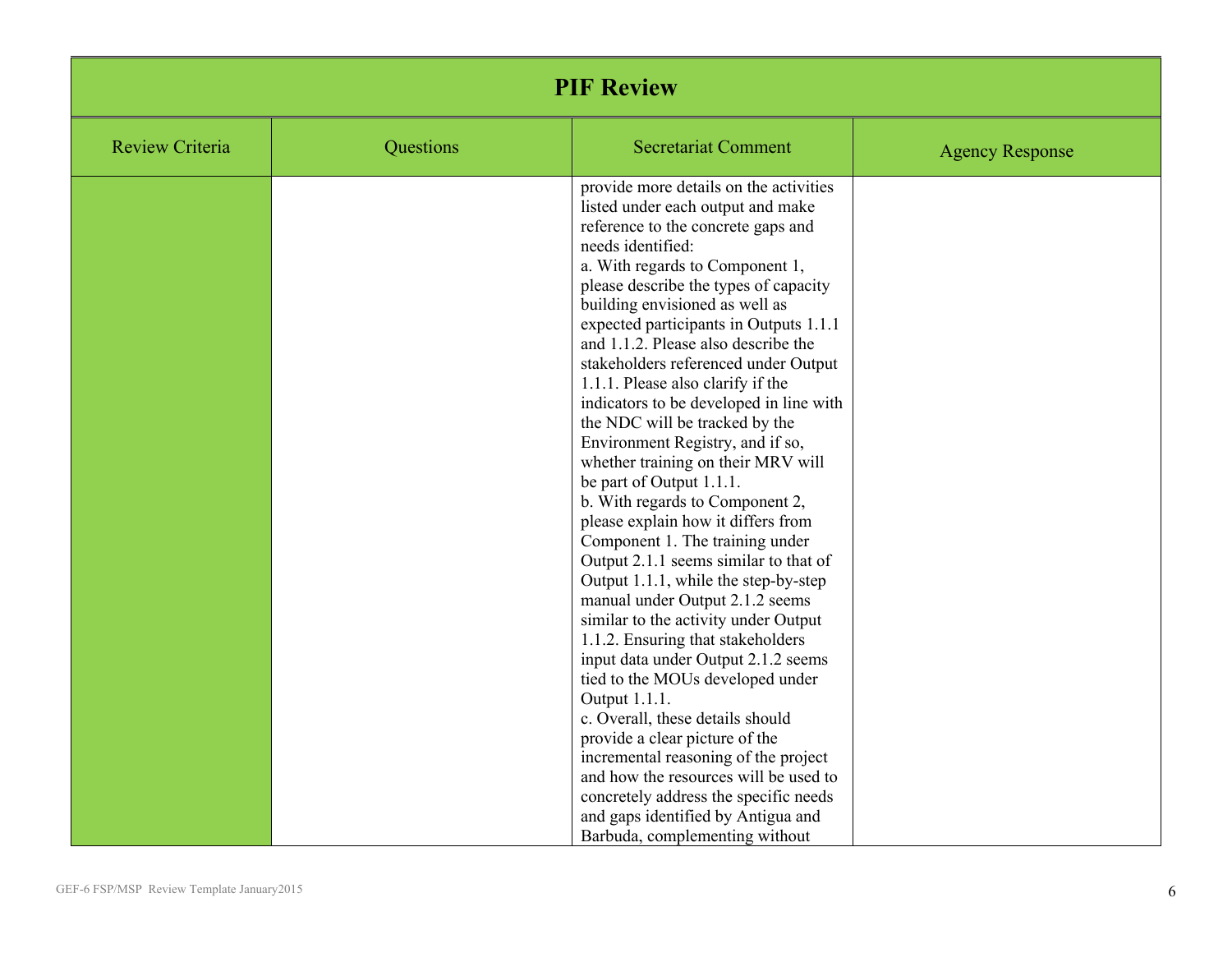| <b>PIF Review</b>                          |                                                                                                                                                              |                                                                                                                                                                                                                                                                                                                                    |                        |
|--------------------------------------------|--------------------------------------------------------------------------------------------------------------------------------------------------------------|------------------------------------------------------------------------------------------------------------------------------------------------------------------------------------------------------------------------------------------------------------------------------------------------------------------------------------|------------------------|
| <b>Review Criteria</b>                     | Questions                                                                                                                                                    | <b>Secretariat Comment</b>                                                                                                                                                                                                                                                                                                         | <b>Agency Response</b> |
|                                            | 6. Are socio-economic aspects,<br>including relevant gender elements,<br>indigenous people, and CSOs<br>considered?                                          | overlap the relevant baseline projects<br>from Table 1 (including the BUR and<br>TNA).<br>2. Comment cleared.<br>MGV, March 29, 2018:<br>1. Outputs have been revised and<br>more details have been provided.<br>Comment cleared.<br>a. Comment cleared.<br>b. Comment cleared.<br>c. Comment cleared.<br>MGV, June 30, 2017: Yes. |                        |
|                                            | Is the proposed Grant (including the<br>7.<br>Agency fee) within the resources<br>available from (mark all that apply):<br>The STAR allocation?<br>$\bullet$ | MGV, June 30, 2017: N/A. This<br>project uses resources form the CBIT<br>Trust Fund.                                                                                                                                                                                                                                               |                        |
| <b>Availability of</b><br><b>Resources</b> | The focal area allocation?<br>$\bullet$                                                                                                                      | MGV, June 30, 2017: N/A. This<br>project uses resources form the CBIT<br>Trust Fund.                                                                                                                                                                                                                                               |                        |
|                                            | The LDCF under the principle of<br>$\bullet$<br>equitable access<br>The SCCF (Adaptation or<br>$\bullet$                                                     |                                                                                                                                                                                                                                                                                                                                    |                        |
|                                            | Technology Transfer)?<br>Focal area set-aside?<br>$\bullet$                                                                                                  | MGV, June 30, 2017: N/A. This<br>project uses resources form the CBIT<br>Trust Fund.                                                                                                                                                                                                                                               |                        |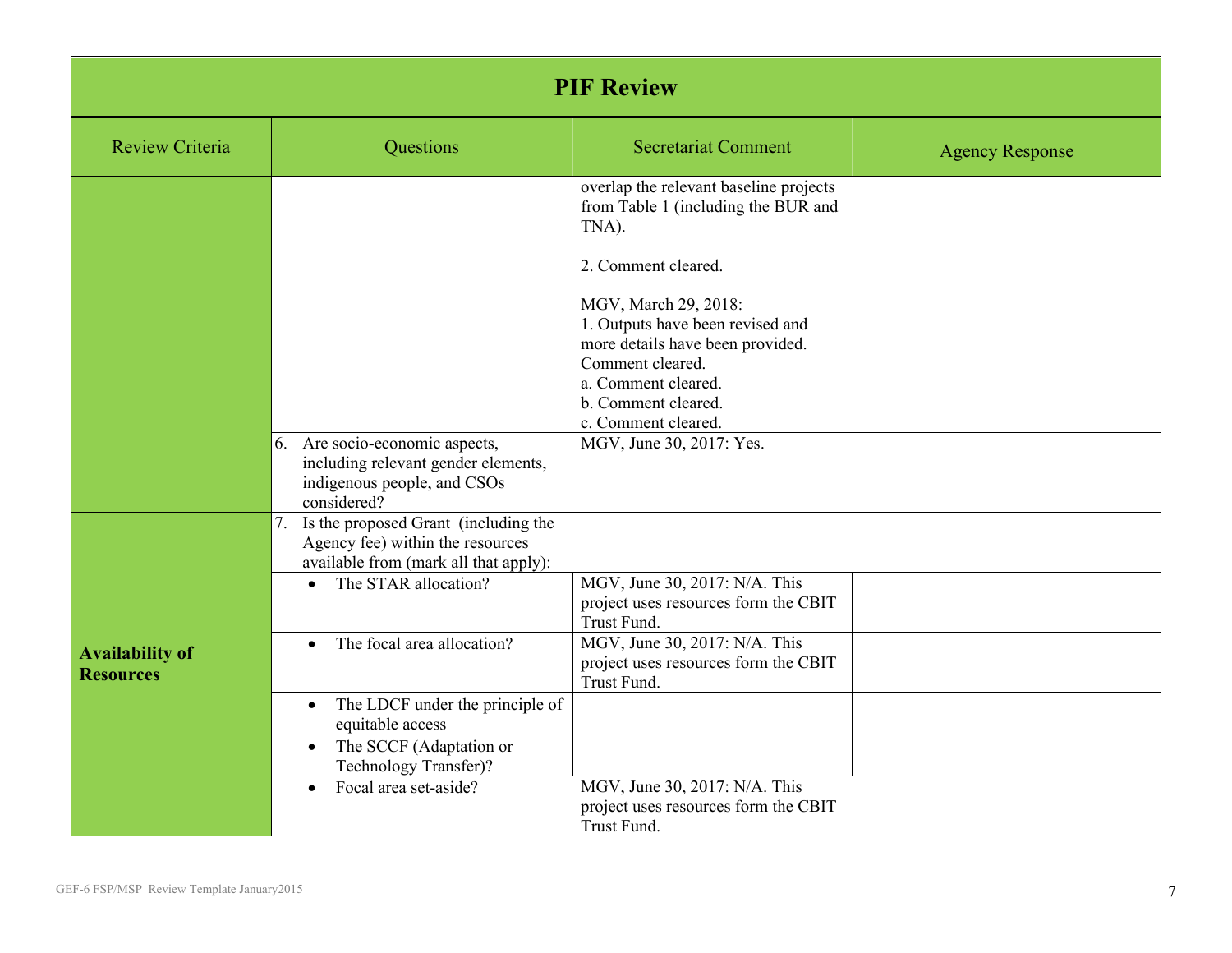| <b>PIF Review</b>      |                                                                                                                  |                                                                                                                                                                                                                                                  |                        |
|------------------------|------------------------------------------------------------------------------------------------------------------|--------------------------------------------------------------------------------------------------------------------------------------------------------------------------------------------------------------------------------------------------|------------------------|
| <b>Review Criteria</b> | Questions                                                                                                        | <b>Secretariat Comment</b>                                                                                                                                                                                                                       | <b>Agency Response</b> |
| <b>Recommendations</b> | Is the PIF being recommended for<br>8.<br>clearance and PPG (if additional<br>amount beyond the norm) justified? | MGV, June 30, 2017: Please address<br>comments in Box 4 and 5.<br>MGV, August 8, 2017: Not yet.<br>Please address comments in Box 4<br>and $5$ .<br>MGV, March 29, 2018: All comments<br>have been cleared. P.M. recommends<br>CEO PIF Approval. |                        |
|                        | Review                                                                                                           | June 30, 2017                                                                                                                                                                                                                                    |                        |
| <b>Review Date</b>     | Additional Review (as necessary)                                                                                 | August 08, 2017                                                                                                                                                                                                                                  |                        |
|                        | <b>Additional Review (as necessary)</b>                                                                          | March 29, 2018                                                                                                                                                                                                                                   |                        |

| <b>CEO</b> endorsement Review |                                                                                                      |                                           |                                  |  |
|-------------------------------|------------------------------------------------------------------------------------------------------|-------------------------------------------|----------------------------------|--|
| Review Criteria               | Questions                                                                                            | Secretariat Comment at CEO<br>Endorsement | Response to Secretariat comments |  |
| <b>Project Design and</b>     | 1. If there are any changes from<br>that presented in the PIF, have<br>justifications been provided? |                                           |                                  |  |
| Financing                     | 2. Is the project structure/ design<br>appropriate to achieve the<br>expected outcomes and outputs?  |                                           |                                  |  |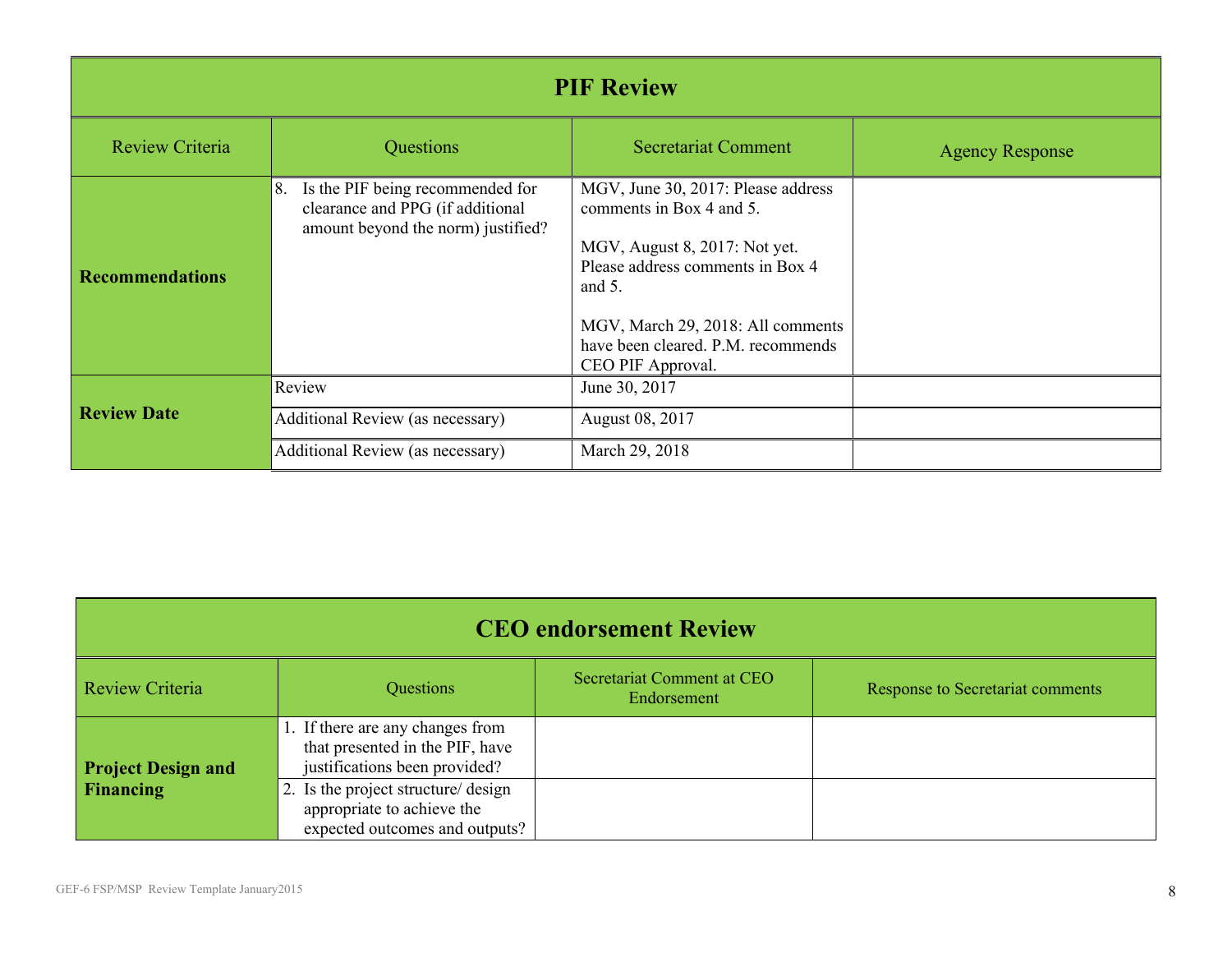| <b>CEO</b> endorsement Review |                                                                                                                                                                                                                              |                                           |                                  |
|-------------------------------|------------------------------------------------------------------------------------------------------------------------------------------------------------------------------------------------------------------------------|-------------------------------------------|----------------------------------|
| <b>Review Criteria</b>        | Questions                                                                                                                                                                                                                    | Secretariat Comment at CEO<br>Endorsement | Response to Secretariat comments |
|                               | 3. Is the financing adequate and<br>does the project demonstrate a<br>cost-effective approach to meet<br>the project objective?                                                                                              |                                           |                                  |
|                               | 4. Does the project take into<br>account potential major risks,<br>including the consequences of<br>climate change, and describes<br>sufficient risk response<br>measures? (e.g., measures to<br>enhance climate resilience) |                                           |                                  |
|                               | 5. Is co-financing confirmed and<br>evidence provided?                                                                                                                                                                       |                                           |                                  |
|                               | 6. Are relevant tracking tools<br>completed?                                                                                                                                                                                 |                                           |                                  |
|                               | 7. Only for Non-Grant Instrument:<br>Has a reflow calendar been<br>presented?                                                                                                                                                |                                           |                                  |
|                               | 8. Is the project coordinated with<br>other related initiatives and<br>national/regional plans in the<br>country or in the region?                                                                                           |                                           |                                  |
|                               | 9. Does the project include a<br>budgeted M&E Plan that<br>monitors and measures results<br>with indicators and targets?                                                                                                     |                                           |                                  |
|                               | 10. Does the project have<br>descriptions of a knowledge<br>management plan?                                                                                                                                                 |                                           |                                  |
| <b>Agency Responses</b>       | 11. Has the Agency adequately<br>responded to comments at the                                                                                                                                                                |                                           |                                  |